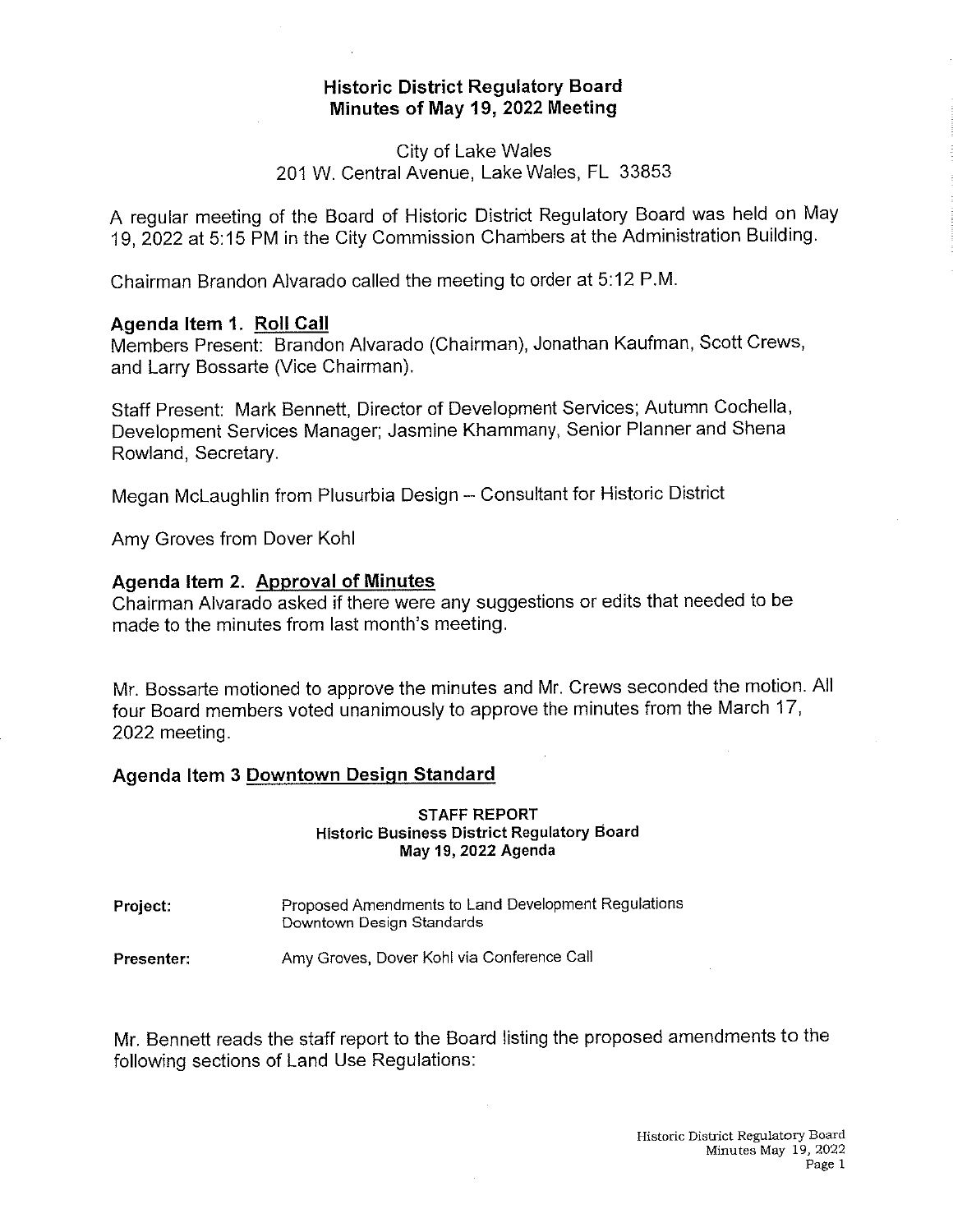Staff proposes amendments to the following sections of the Land Development Regulations (LDRs) (Chapter 23, Lake Waies Code of Ordinances); Section 23-303 Sidewalks Section 23-306 Off-street and vehicular areas Section 23-307 Landscaping Section 23-342 Alcoholic Beverage Sales and Services Section 23-353 Outdoor Seating Areas Section 23-401 District Classifications Table 23-405 Correspondence of Zoning Districts to Comprehensive Plan Land Uses Section 23-421 Permitted Uses Table 23-422B Dimensional and Area Standards - Nonresidential Districts Section 23-423 Downtown Mixed-Use Design Standards (NEW) Section 23-545.3 Signage Design Table 23-545 Location, Area, and Height Requirements for Signs for Nonresidential Uses

Section 23-802 Definitions

Mr. Bennett then introduces Amy Groves from Dover Kohl and explains she is joining the meeting via conference call to present to the Board. Megan McLaughlin is also present for questions and comments.

Ms. Groves then begins the presentation with Ms. Rowland controlling the slides.

Ms. Grove concludes the presentation and opens it up for questions.

Mr. Bennett asks for questions for Staff.

Mr. Alvarado then asks a question regarding the permitted use chart. He asks if single family is being added to the overly.

Ms. McLaughlin replies that right now, single family is permitted. What is being added is single family attached dwelling, like a townhome.

Mr. Alvarado confirms he understands.

There is open discussion with the Board.

Mr. Bossarte then states this is his second time hearing the presentation because he was present at the Public Forum previously held. He doesn't have any questions, he is relying on the expertise of Dover Kohl and staff. He states that what was brought up prior is the subject of bars, he asks if this is similar to Coral Gabies. He states he has not been affected negativeiy with the presence of bars and feels that handled properly and poilced correctly would be an asset to the area. He is curious as the input from the Board on this subject.

 $\sim$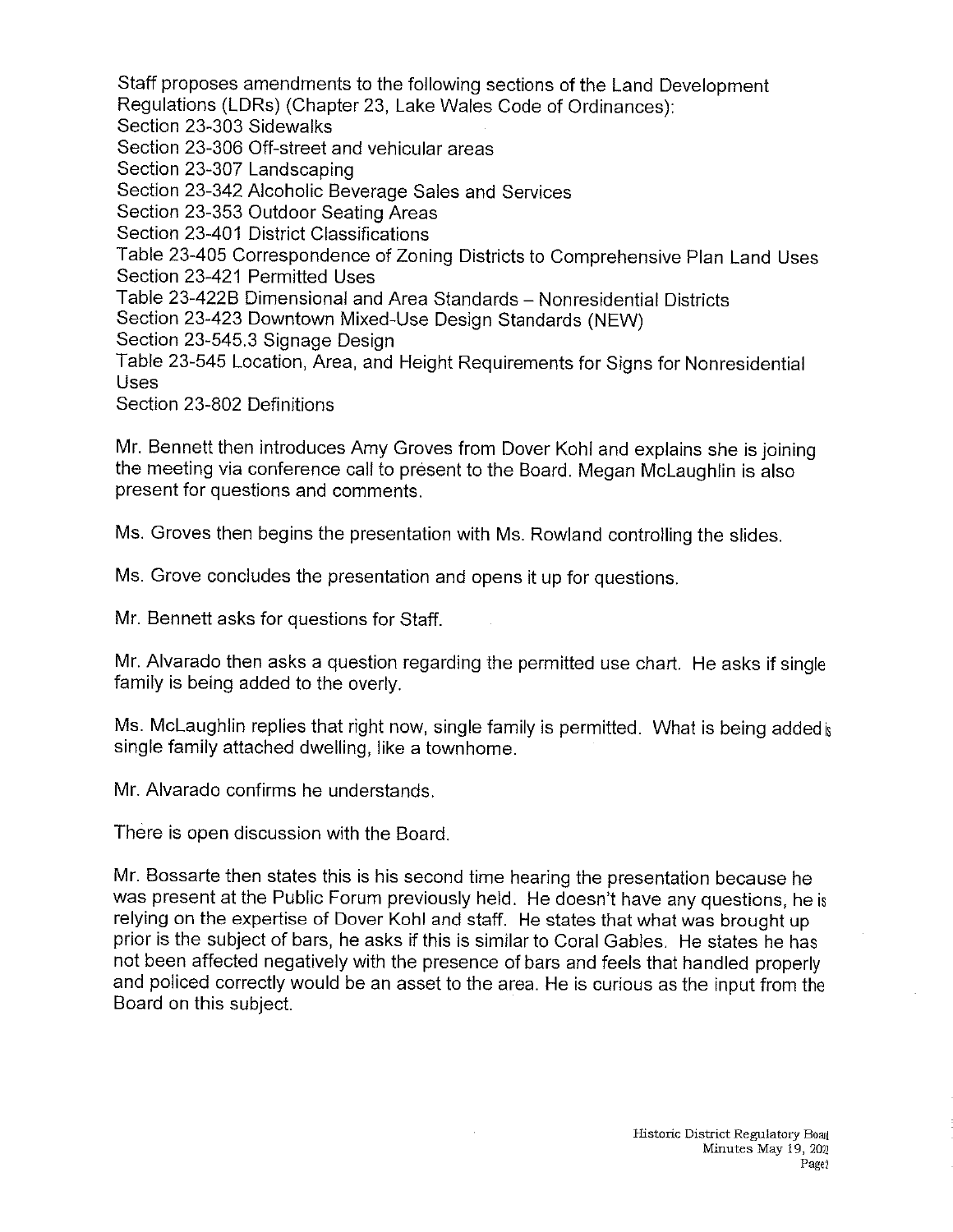Mr. Alvarado mentions the issue of Bars in Winter Haven and the issues they had previously that he feels they have brought under control. He feeis what is missing from the Lake Wales area is affordable living for the 20's and 30's age group with accessibility to everything that is needed in one area. He feels that having bars, restaurants and coffee shops is needed to keep revenue in Lake Wales.

Mr. Bennett states the intent of the Bars is too activate the downtown area.

Mr. Aivarado clarifies that now, it is permitted with restaurant use only an that will change to allow just a bar?

Mr. Bennett clarifies this. It will open the door to Bars in the downtown area, if it does become an issue, this can be changed.

Mr. Bossarte states that Mr. Gibson's comment in the public forum that this was not for everyone was a good comment. This will not reach all generations.

Mr. Bennett states he took the comment that if you do not want to follow our standards of development in this area then you can develop in other areas of the City.

Mr. Alvarado asks how this plan compares to other cities?

Open discussion regarding this.

Mr. Atvarado understands from this discussion that we are not breaking mold but in fact an exception because we are not allowing Bars.

Mr. Bennett agrees with this.

Mr. Alvarado states he was not able to attend the public forum but he gets cornered about parking, he asks if there were any issues with parking. He feels it is a parking management problem, not a parking space issue.

Mr. Bennett states this was brought up in the public forum. He does not remember the specifics but what he can say is that any one coming in with development or redevelopment will not need to meet a minimum standard, they will need to supply a parking analysis to demonstrate how they will handle parking.

Ms. Mclaughlin comments that she doesn't think private property owners should be required to provide parking on site. This has stopped development in downtown Lake Wales. She thinks it is critical that this be changed. She thinks Dover Kohl and Mainstreet have done a great job of explaining.

Mr. Alvarado asks if there has been any feedback from business owners?

Mr. Bennett responds that is why he wanted Mainstreet to take a hard look at this to get that feed back from the business community. This was accomplished and the letter was provided.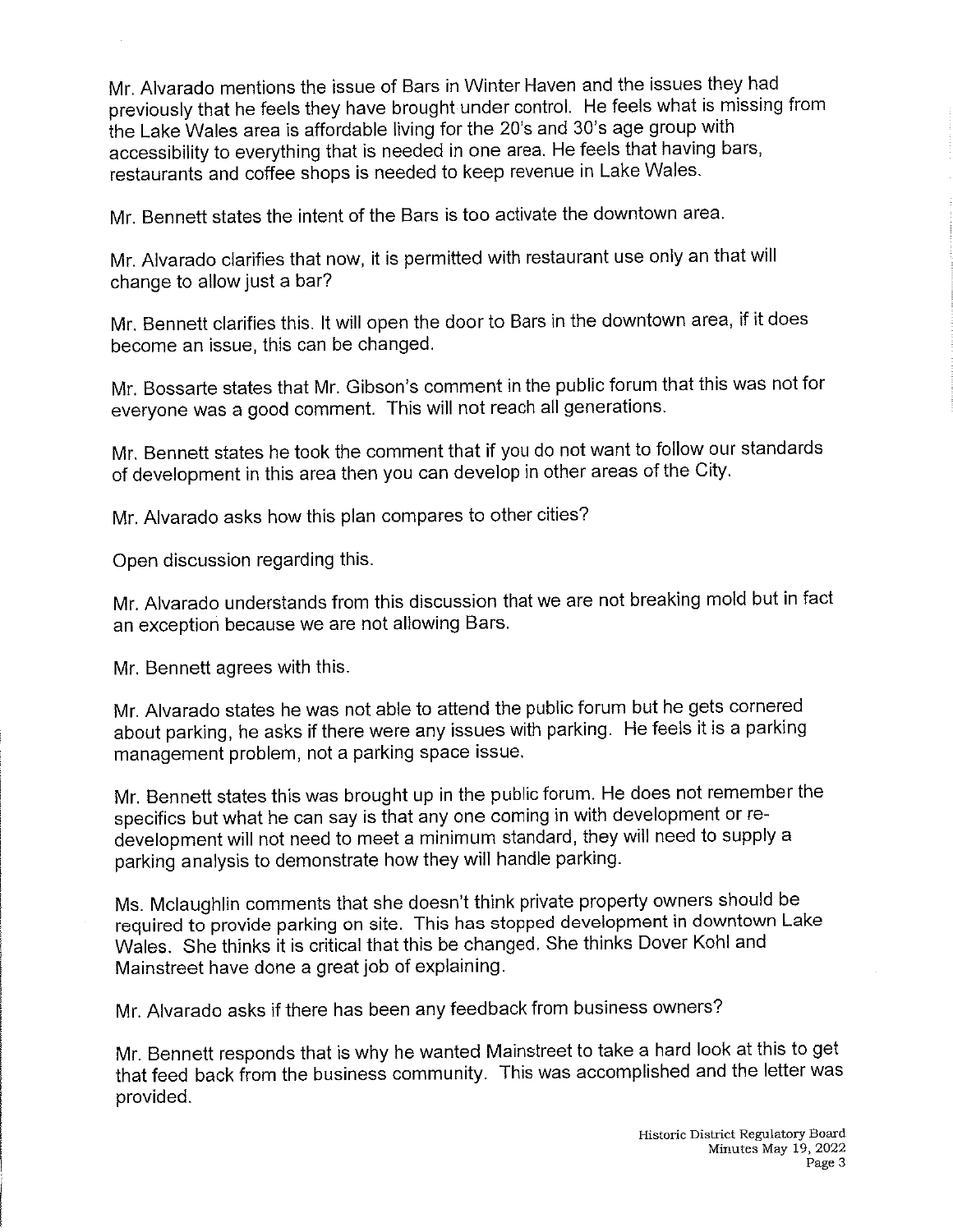Mr. Bossarte states it is going to be an adjustment and will not make everyone happy. He does feel it is necessary to make downtown alive. He feeis that once it is explained that they are trying to make it pedestrian friendiy and not vehicle friendly then it will be better understood.

Ms. Mciaughiin states that ADA issues have been brought up and that a walkable downtown wili be more wheeichair friendly and address a lot of these issues. She afso states another comment was in regards to public bathrooms, she feeis this will be addressed with this plan in that merchants will be open and have restrooms available.

Mr. Alvarado asks if any changes were made from the time this was presented a few months ago and now?

Ms. McLaughlin responds that no major changes were made.

Mr. Alvarado asks if there authority stops at the historic overlay?

Mr. Bennet confirms it does, they are responsible with the historic overlay.

Ms. Mclaughlin states they will follow the same procedure with the certificate of appropriateness. This is addressed at the beginning of the code. What this code will do is make sure the development going on around the historic district and the infiil in the historic district will be pre-packaged but the zoning issues will be cleaned up for them.

Mr. Alvarado asks if it will only be new development or re-deveiopment that need to comply?

Mr. Bennett confirms that yes, new development and if it is more than 50% on redevelopment.

Ms. Cochella clarifies that it is 50% of the assessed value.

Mr. Alvarado asks if staff is confident in moving forward.

Mr. Bennett responds that yes, staff has been working on this for at least a year.

Ms. Cochelia updates on the sign code updates. The sign steering committee has provided comments and she is working on a draft.

Mr. Alvarado comments that he believes that wiil pair nicely with the proposed Downtown Design Standards. He then asks for further comments and in having none he opens it up for public comment.

Ms. Tammy James, City resident expresses concern regarding the Bars. She asks if language can be added certain amount of bars are allowable on a street or certain area so it is not just all bars on one street. It would be broken up as far as what is offered.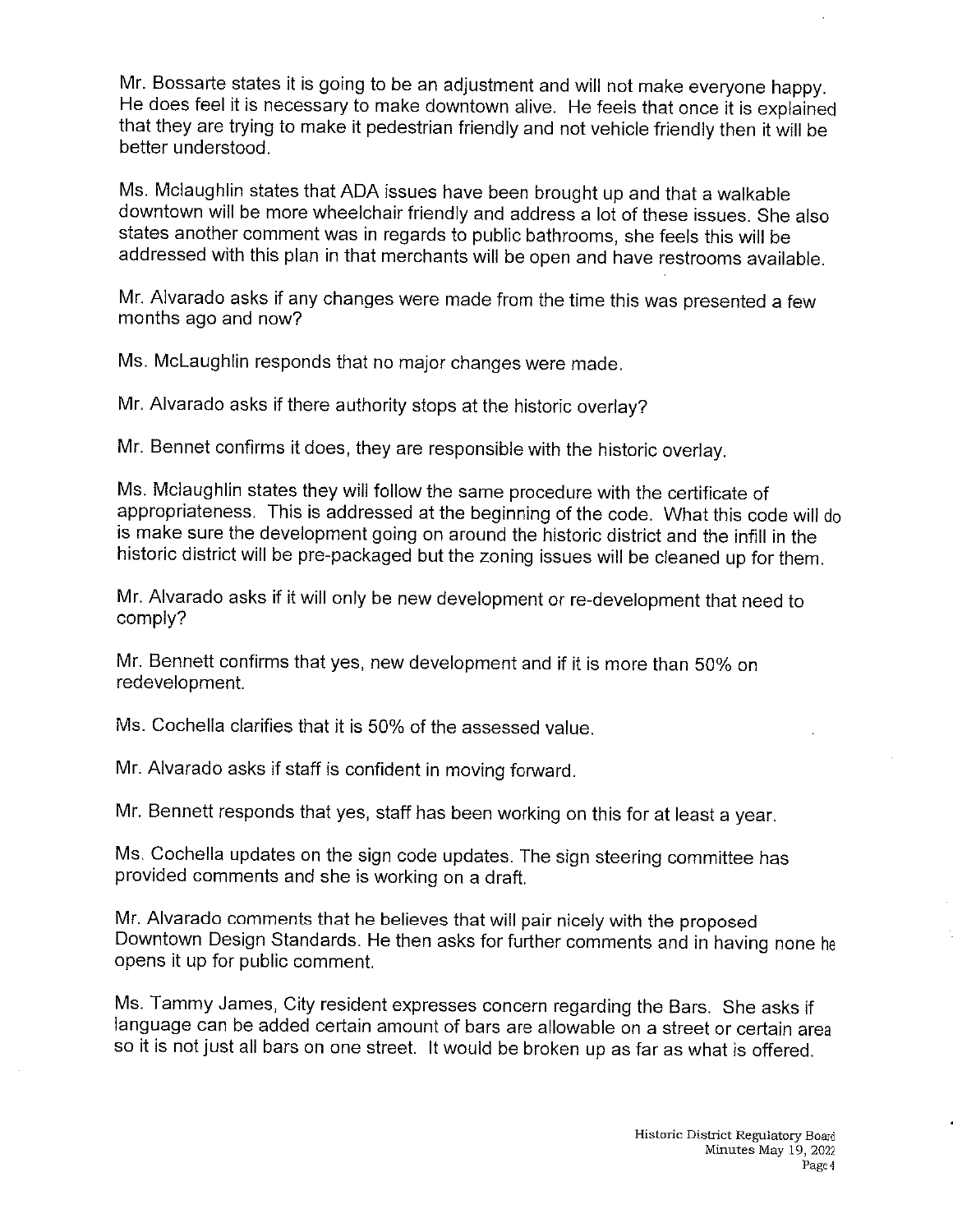Mr. Bennett responds that they could mandate there is a minimum separation of bars. He is not sure of a magic number at this time.

Ms. James explains that she used to live in Atlanta and it became 3 square blocks of nothing but bars and it became an issue and just does not want to see that happen here.

Mr. Bennett asks for Ms. Groves to give some feed back on the request.

Ms. Mciaughlin asks if there is a minimum separation between church and schools?

Ms. Groves responds that there is.

Mr. Bennett states his vision for the next step of the process is to take a look at chapter 5 and what would need to be done to adjust to make it work.

Ms. Cochella confirms yes, in the current LDR there is a separation.

Ms. McLaughiin thinks that may limit that to small areas or just parts of downtown. She feels that restrictions can be mandated to shape this into what works best. She also questions the space.

Mr. Bennett responds that the minimum is 1500 square feet and maximum of 6500 square feet.

Ms. McLaughlin asks if this is city wide?

Mr. Aivarado states it is in the overlay.

Ms. Grove states it applies to all wine and beer bars. She points out it is on page 4.

Mr. Bennett then reads from page 4, the wine and beer bar shall not be less than 1000 and no more than 5500 square feet.

Mr. Alvarado asks if hours of operations will be restricted?

Mr. Bossarte thinks the state may regulate.

Ms. Cochelia reminds the Board that they can be more stringent than what the state allows.

Ms. McLaughiin asks if anyone knows what they currently are.

Ms. Cocheila responds it is not past 2 am.

Mr. Alvarado states we should not be too hard with the restrictions. He feels that 2 am is the standard.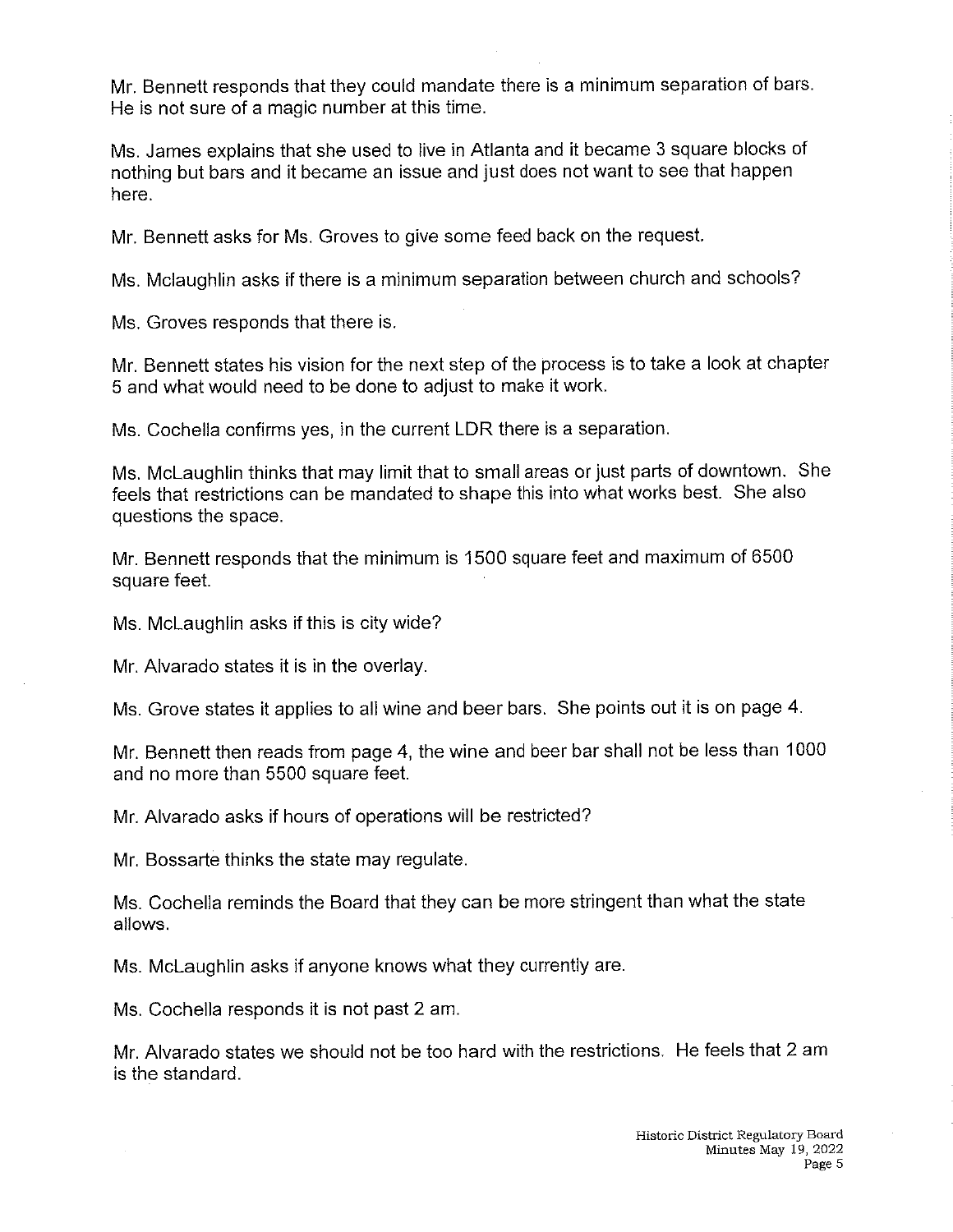Ms. Cochella comments that he doesn't think it will be a big concern. She doesn't feel that businesses will come and see that bars are allowed and load up downtown.

Mr. Alvarado asks what the recommendation for standard separation for the bars or the amount of bars that wiil be allowed, is there a magic number or density?

Mr. Bennett responds that he feels it would be better to have a distance standard to allow more flexibility as opposed to saying you can only have 3, 4 or 5 bars.

Ms. Grove comments that you could do a distance or consider like no more than three in a row. There are different options to consider.

Mr. Alvarado asks if it could be worded to separate from residential use?

Mr. Bossarte states he thinks that wiii limit development.

There is open discussion.

Ms. Cochella states that if people choose to live downtown, they are choosing to live near the establishments.

Mr. Crews thinks her observations are exceilent. He thinks this needs to be looked into further. He feels now is the time to do it.

Ms. Cochella comments she likes the idea of limiting how many can be in a row.

Mr. Alvarado states we need to be proactive rather than reactive.

Mr. Bennett asks if there is a consensus on the Board, first to further regulate bar location and second to as to what type of tool we use, either so many in a row or distance separation. This can be modified. The plan is to take to Planning and Zoning Board in Juiy so there is time to make modifications.

Mr. Alvarado states he wants to be cautious as to how stringent it is made. He has viewed this as a way to loosen constrictions. He does not want to deter development.

Mr. Crews agrees he believes one of the two options would address the fear of these businesses coming in. He is not sure what the correct answer is but feels it needs to be further looked into.

Mr. Kaufman thinks it is a good idea to limit the amount in a row or in close proximity to each other. Otherwise if you do end up with row and row of bars that defeats the purpose of mixed use.

Mr. Bennett states he can see the consensus is to look further into the situation of hew many or placements of bars.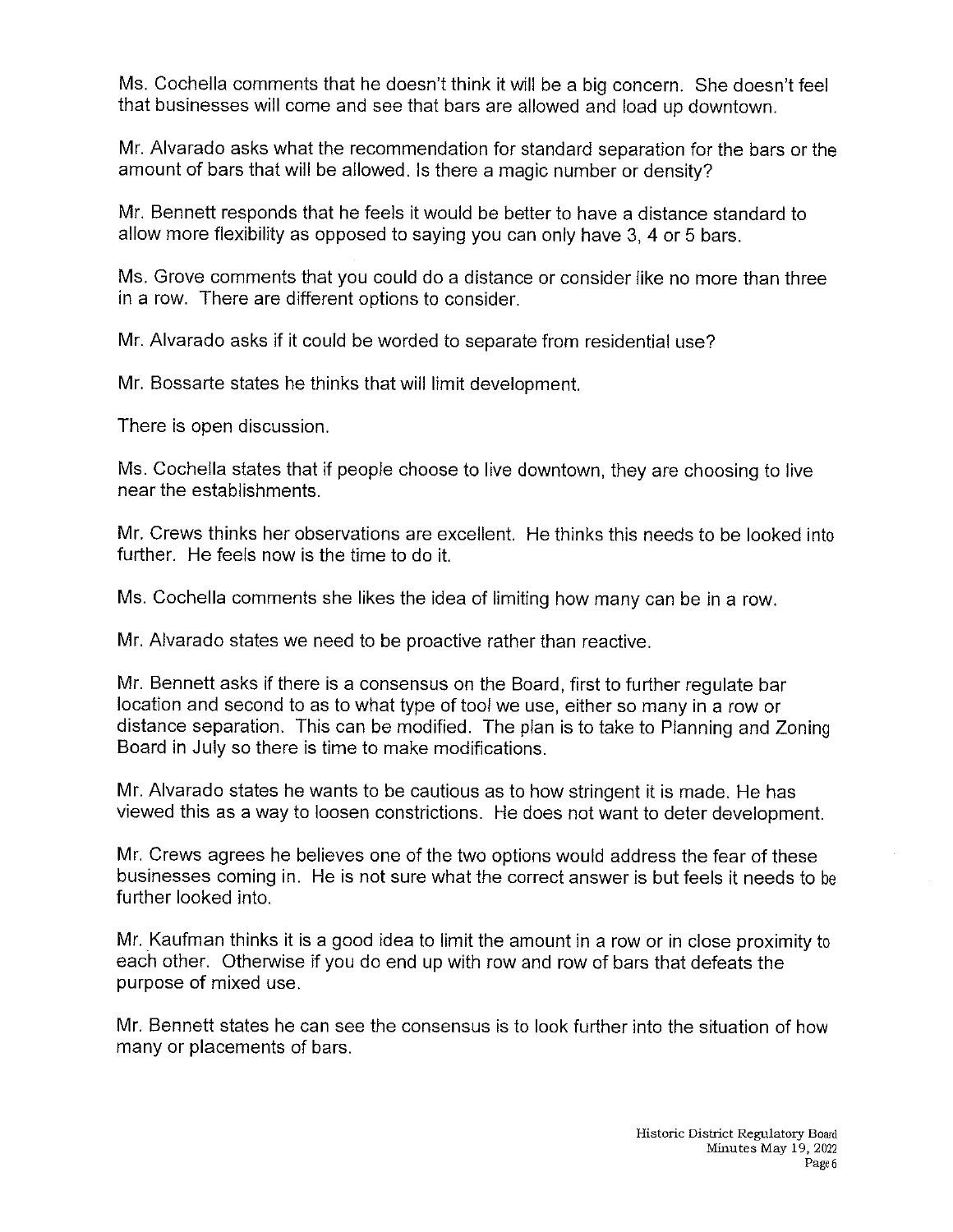Mr. Alvarado asks if there are any further public comment. In seeing none, he closes the public hearing and asks the board if there are any further comments. In hearing none he entertains a motion to recommend to Planning Board and City Commission.

Mr. Bossarte makes the motion.

Mr. Crews seconds.

Mr. Alvarado asks for all in favor to say aye and all respond. Mr. Alvarado asks for all opposed to respond nay and no one responds. It passes unanimously.

### Agenda Item 4. Other Business

Citizen Application from Tammy James to be appointed to the Historic Board.

Mr. Alvarado asks Ms. James to please come forward and introduce herself.

Ms. James approached and gives a brief presentation of herself and why should would be a good fit for the Historic Board.

Mr. Crews comments that she also owns property downtown.

Ms. James confirms that she does.

Mr. AIvarado questions that the Mayor indicated he wanted look further into the nomination to boards. He asks if any further direction has been given or continue with current procedure.

Mr. Bennett states that no further direction has been given,

Mr. Alvarado asks for further comment from the board and in hearing none, he asks for a motion to recommend Ms. Tammy James to City Commission for approval to appoint to the Historic District Regulatory Board.

Mr. Crews makes the motion.

Mr. Bossarte seconds the motion.

Mr. Alvarado asks for all in favor to say aye and all respond. Mr. Alvarado asks for all opposed to respond nay and no one responds. It passes unanimously.

Mr. Alvarado asks for any further business.

Ms. Cochella is hopeful she will have something next month for the Sign changes.

Mr. Alvarado asks if there has been any further communication from Florida Braces?